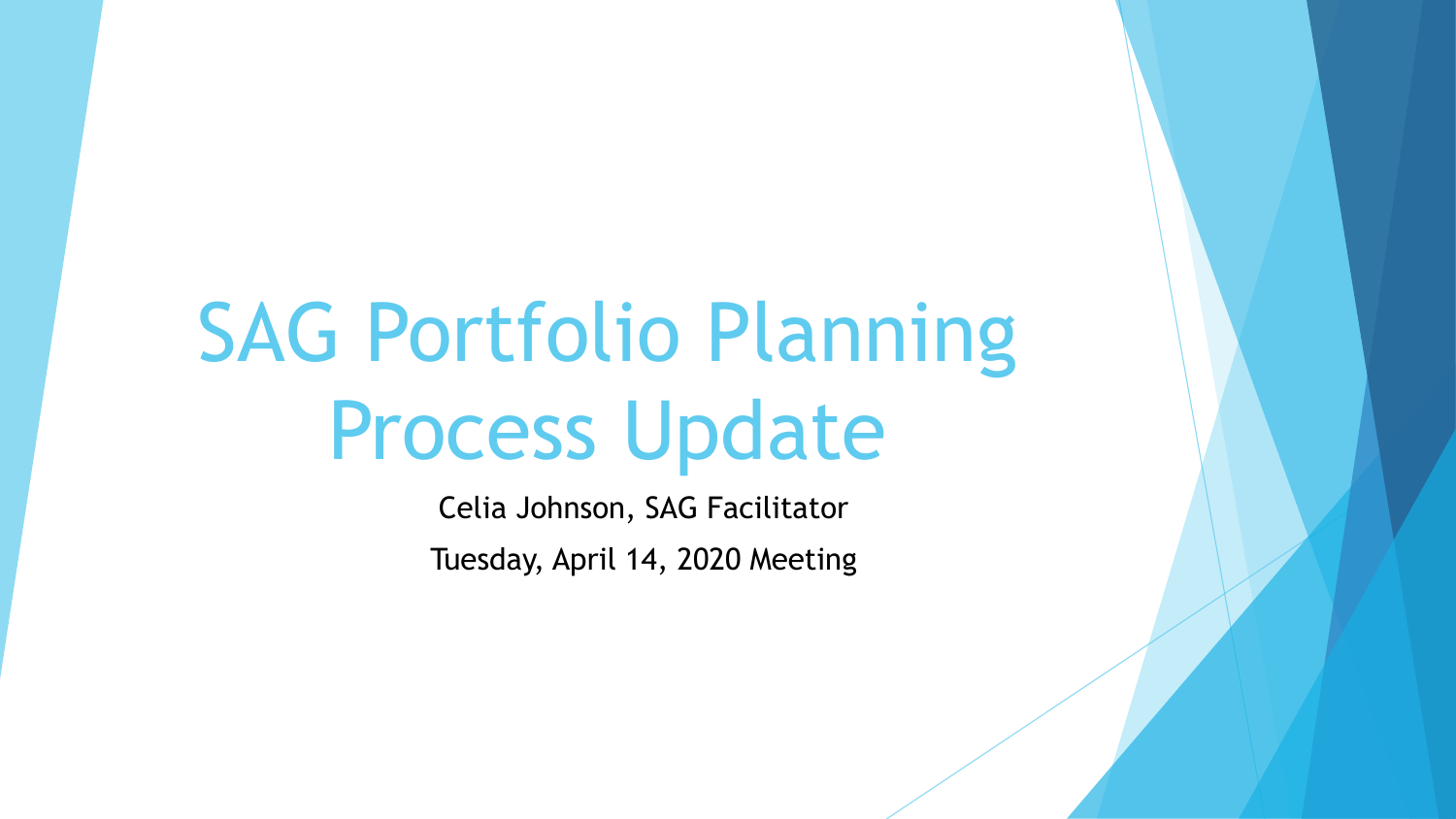## SAG Updates

- **Upcoming Deliverable:** Energy Efficiency Ideas are due **by COB on Monday, April 27**
- **Additional SAG Meetings:** Due to canceling April meeting topics, a 2-day SAG teleconference meeting will be scheduled in August
- **COVID-19 Update:** 
	- ❑ Meetings will be held by teleconference until further notice
	- □ [A new page was created on the SAG website to post COVID resources: COVID-19](https://www.ilsag.info/resources/covid-19-resources/) **Resources**
	- ❑ If anyone has suggestions for resources to post, please reach out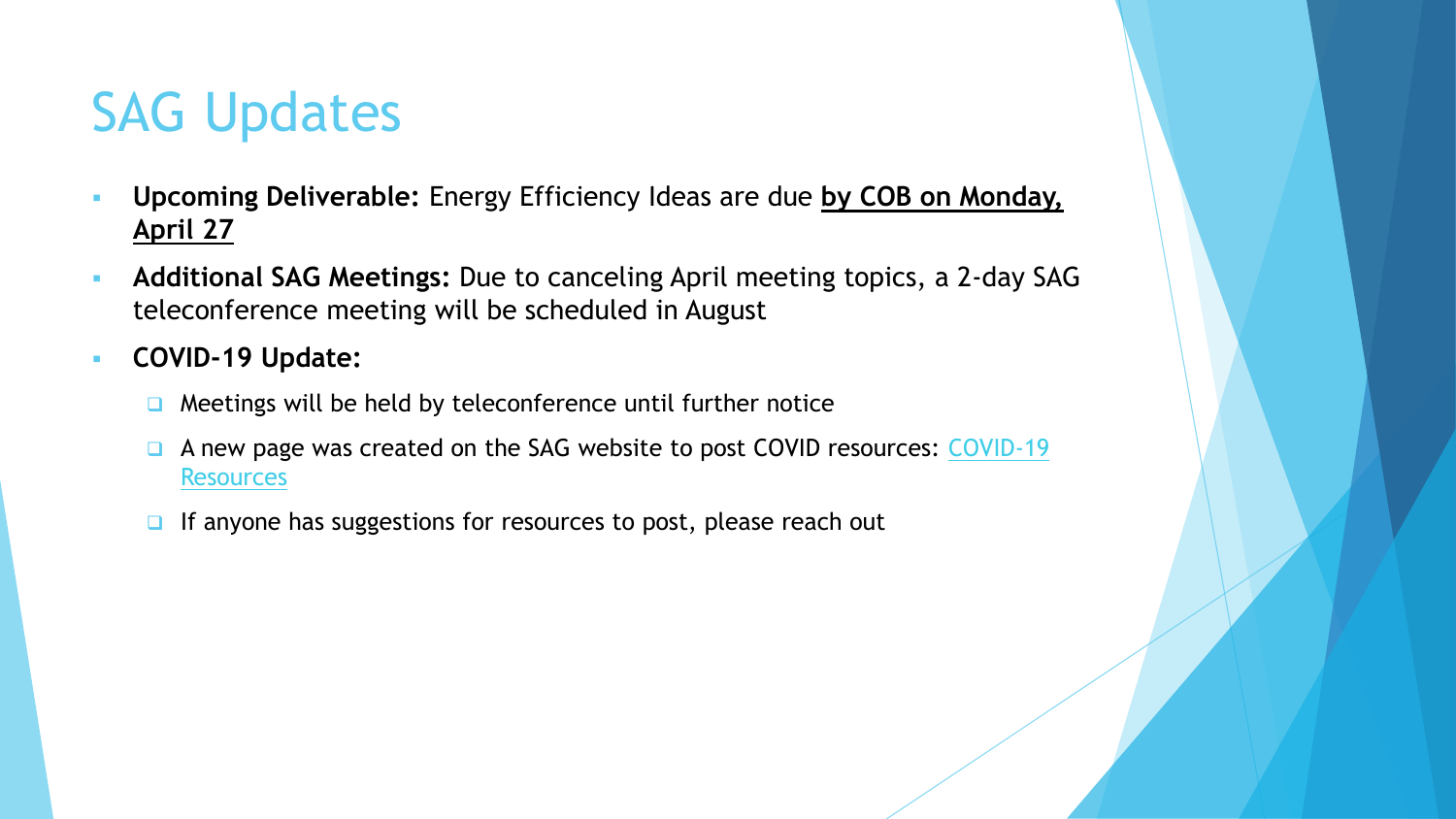#### Reminder: Energy Efficiency Ideas

- Opportunity for SAG stakeholders and IQ Committee participants to share ideas and approaches for utilities to consider in developing the next EE Plans
- **Stakeholders and IQ Committee Participants are invited to submit:**
	- 1. Feedback on current portfolios, focused on suggested changes for the 2022- 2025 EE Plans
	- 2. Stakeholder ideas/approaches for utility consideration, including program approaches or new measures that have been successfully implemented in other jurisdictions
	- 3. Innovative ideas that could be researched during the next EE Plan cycle by utilities, evaluators, SAG, or another advisory group (IL-TRM Technical Advisory Committee; Income Qualified EE Advisory Committees)
- **Please note:** This is not a formal solicitation or Request for Proposals for entities submitting ideas – the goal of SAG requesting EE ideas is to provide an opportunity for stakeholders to work collaboratively with utilities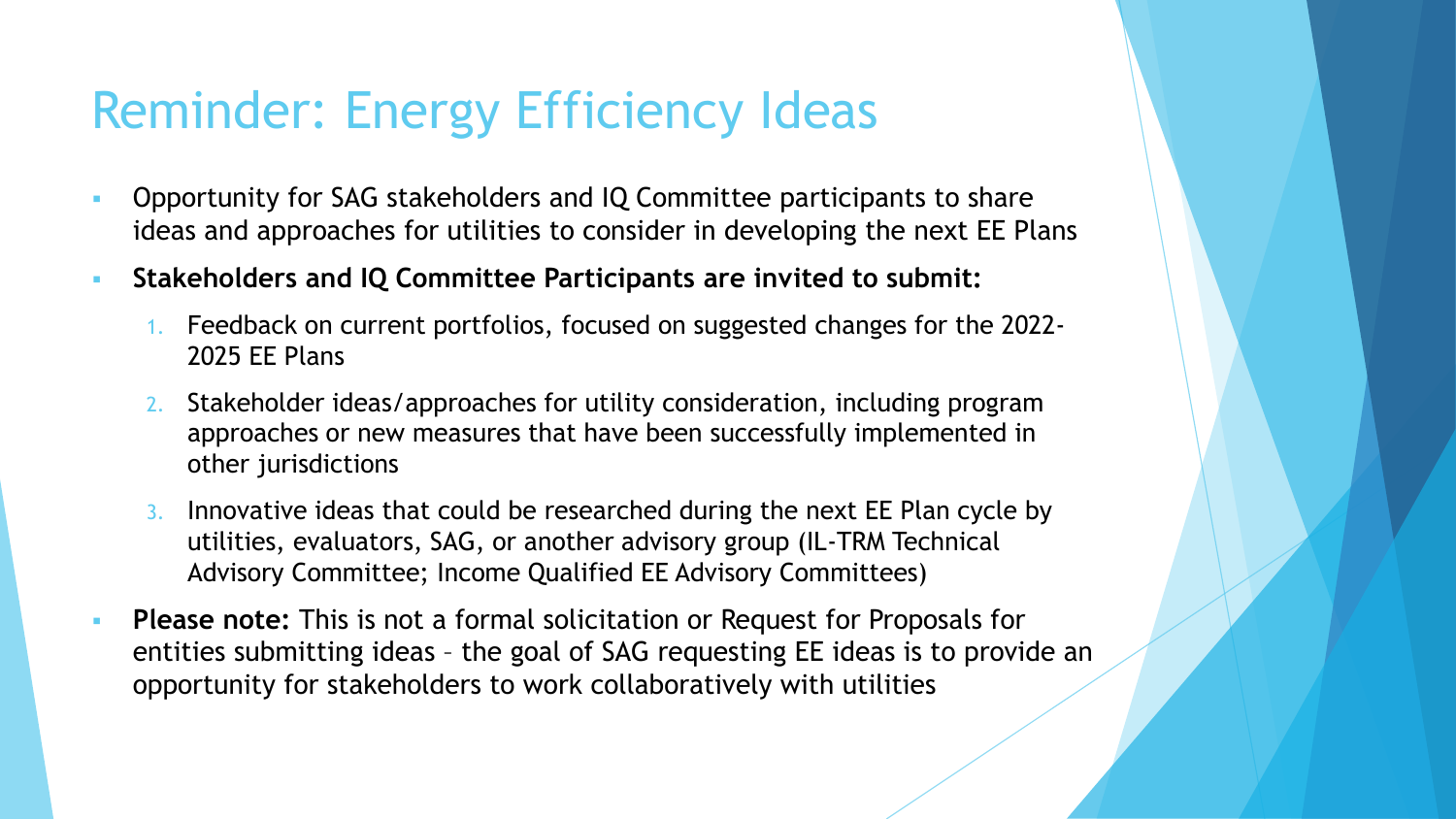## Submitting EE Ideas

- **[Click here to download the SAG Energy Efficiency Ideas Template.](https://s3.amazonaws.com/ilsag/2020-SAG-Portfolio-Planning-Process_EE-Ideas-Template_updated_final.docx)**
- **Completed EE Idea Templates are due by COB on Monday, April 27**
	- ❑ Submit completed templates by email to the SAG Facilitator: [Celia@CeliaJohnsonConsulting.com](mailto:Celia@CeliaJohnsonConsulting.com)
	- ❑ If anyone has questions about submitting EE ideas or needs help with the template, please reach out to me by email: [Celia@CeliaJohnsonConsulting.com](mailto:Celia@CeliaJohnsonConsulting.com) or phone: 312-659-6758
- Specific, concrete ideas are encouraged!
	- ❑ Please provide any supplemental materials or information that may be useful for utilities to review your EE idea
	- ❑ If your EE idea has been successfully implemented in another jurisdiction, please share this information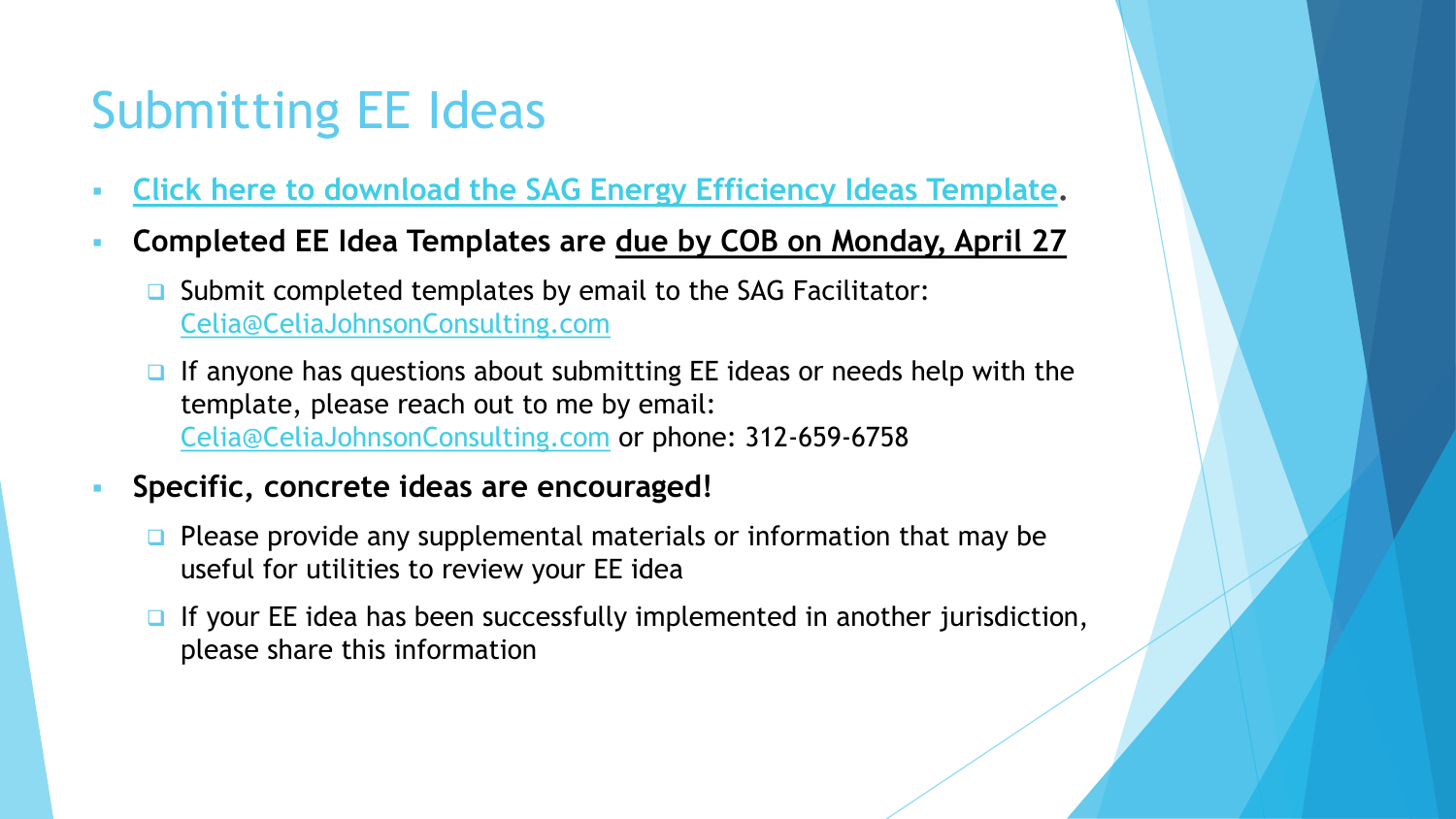#### Next Steps for EE Ideas

- A small group SAG Review Committee will meet in early May to review ideas and determine if there are initial follow-up questions
- All EE Ideas submitted will be posted on the SAG website, including any supplemental materials provided: [2020 Energy Efficiency Ideas](https://www.ilsag.info/2020-energy-efficiency-ideas/)
- EE Ideas will be presented during the **Tuesday, May 12** and **Wednesday, May 13** SAG meetings
	- ❑ The May 13 meeting will be jointly organized with the IQ Advisory Committee
- Utilities will provide initial responses to EE ideas during the **Tuesday, June 16**  and **Wednesday, June 17** SAG meetings

❑ The June 17 meeting will be jointly organized with the IQ Advisory Committee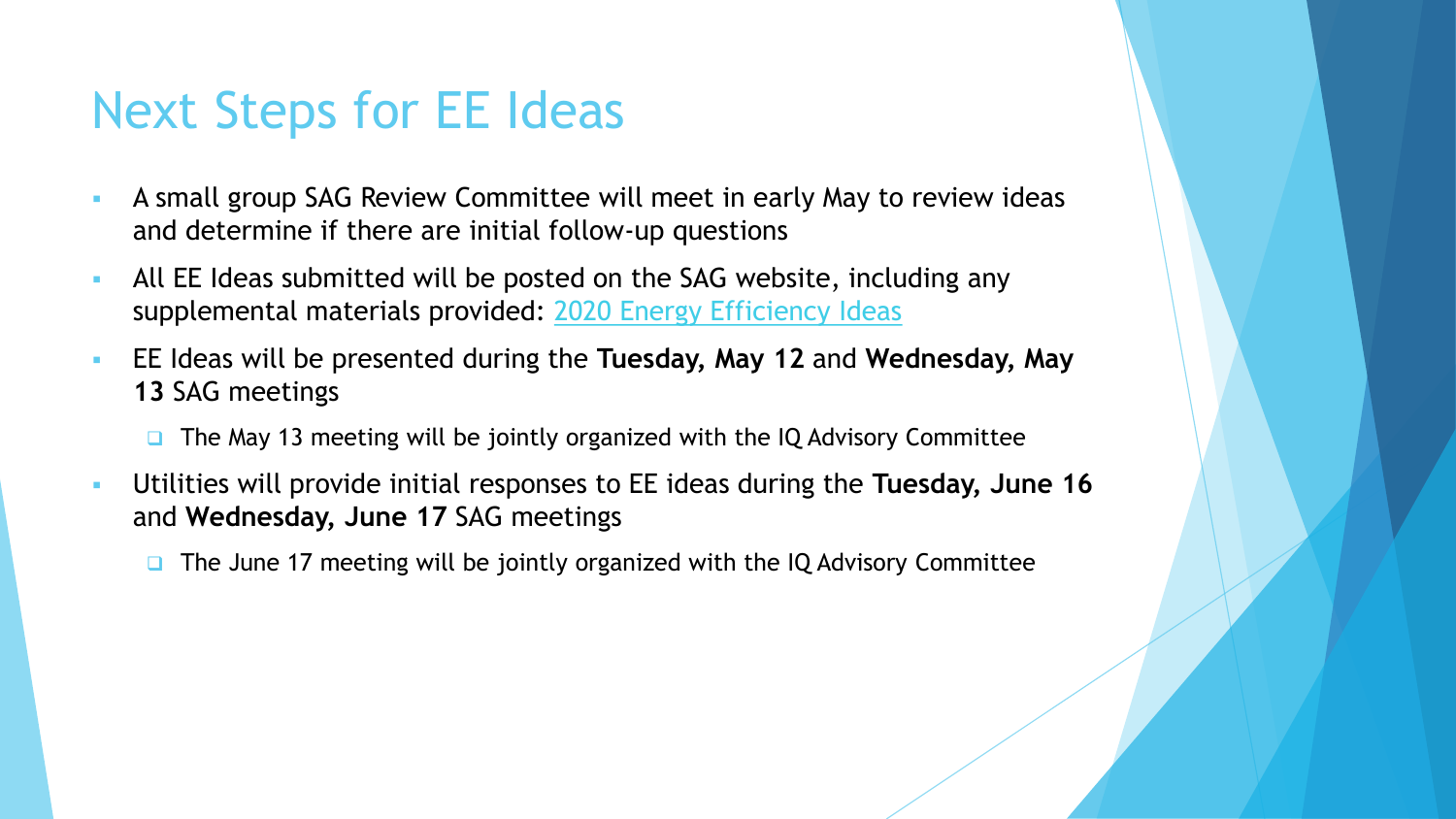## Additional Information

- **Dedicated Planning Process page: [SAG Portfolio Planning Process](https://www.ilsag.info/meetings/portfolio-planning-process/)**
- **Recent Presentations to SAG on EE Portfolios:**
	- ❑ [Ameren Illinois PY2019 Results Overview](https://s3.amazonaws.com/ilsag/AIC-PY2019-Presentation-SAG-MAR_Final-Version.pdf)
	- ❑ [ComEd Portfolio Overview](https://s3.amazonaws.com/ilsag/ComEd_2020-March-SAG_Final.pdf)
	- ❑ [Nicor Gas Portfolio Overview](https://s3.amazonaws.com/ilsag/Nicor-Gas-EE-Portfolio-Overview-SAG-3-11-20-Final-1.pdf)
	- ❑ [Peoples Gas & North Shore Gas 2019 Program Review Presentation](https://s3.amazonaws.com/ilsag/PGL-NSG_2019-Q4-SAG_FINAL_3-10-2020.pdf)
- **Utility EE Progress Reports: [Utility Reports](https://www.ilsag.info/reports/utility-reports/) page** 
	- ❑ Links to Q4 2019 Reports:
		- [Ameren Illinois 2019 Q4 Report](https://s3.amazonaws.com/ilsag/PY19-Ameren-Illinois-Q4-Report-FInal.pdf)
		- o [ComEd 2019 Q4 Report](https://s3.amazonaws.com/ilsag/ComEd_CY2019_Q4_EE_Report.pdf) and [ComEd Emerging Tech Project Catalogue Q4 2019](https://s3.amazonaws.com/ilsag/ComEd-Emerging-Tech-Project-Catalogue-Q4-2019.pdf)
		- [Nicor Gas 2019 Q4 Report](https://s3.amazonaws.com/ilsag/Nicor_Gas_2019_Q4_Report.pdf)
		- [Peoples Gas & North Shore Gas 2019 Q4 Report](https://s3.amazonaws.com/ilsag/2019_Q4_ICC_Supplemental_Quarterly_Report_PGL-NSG.pdf)
- **Evaluation Results:** 
	- ❑ [Final Evaluation Reports](https://www.ilsag.info/evaluation-documents/final-evaluation-reports/) + [Evaluation Research Reports](https://www.ilsag.info/evaluation-documents/evaluation-research/)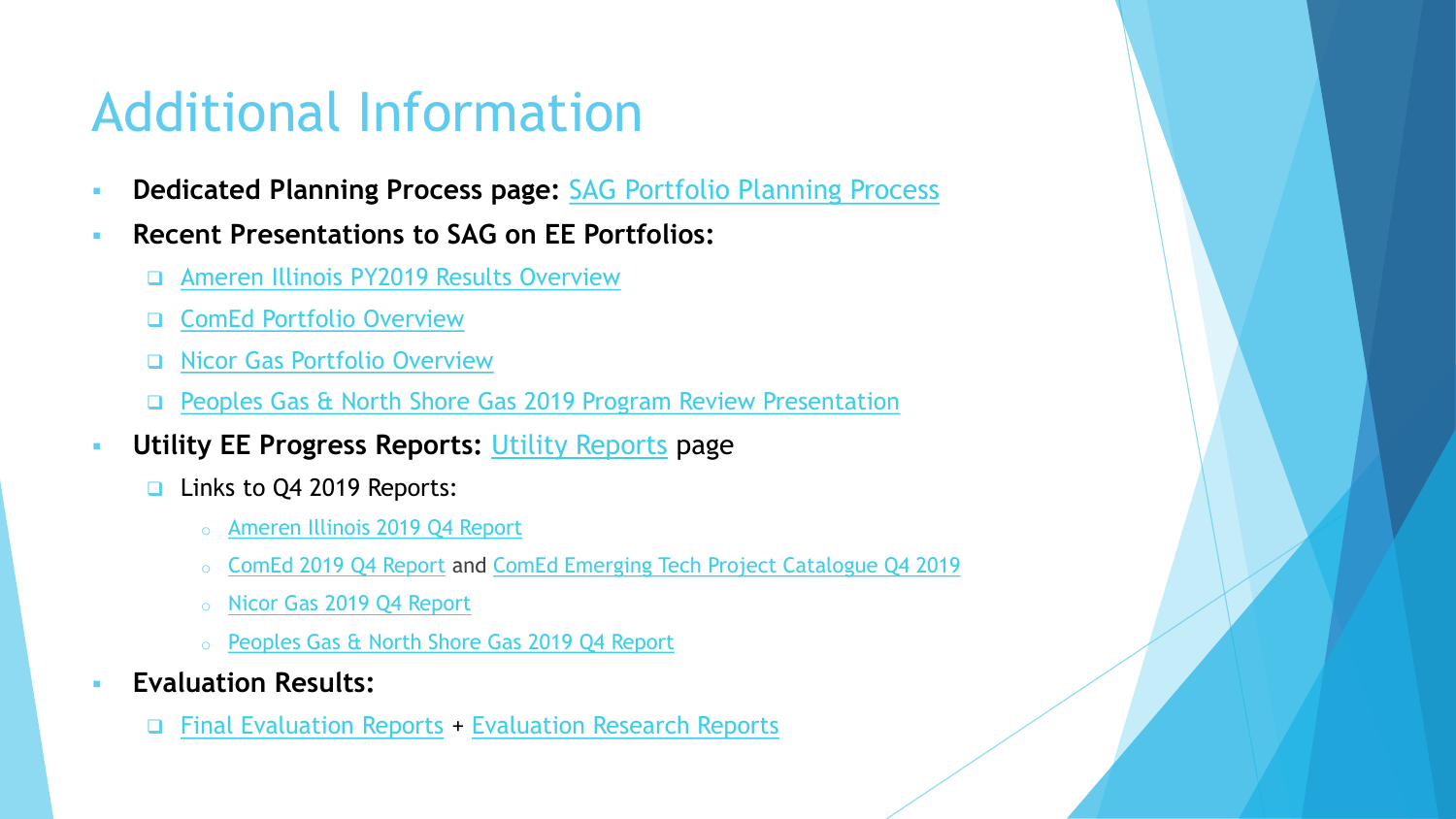# Questions?

- SAG Facilitator Contact Information:
	- ❑ Celia Johnson
		- o *Email:* [celia@celiajohnsonconsulting.com](mailto:celia@celiajohnsonconsulting.com)
		- o *Phone:* (312) 659-6758
		- o *SAG Website:* [www.ILSAG.info](http://www.ilsag.info/)